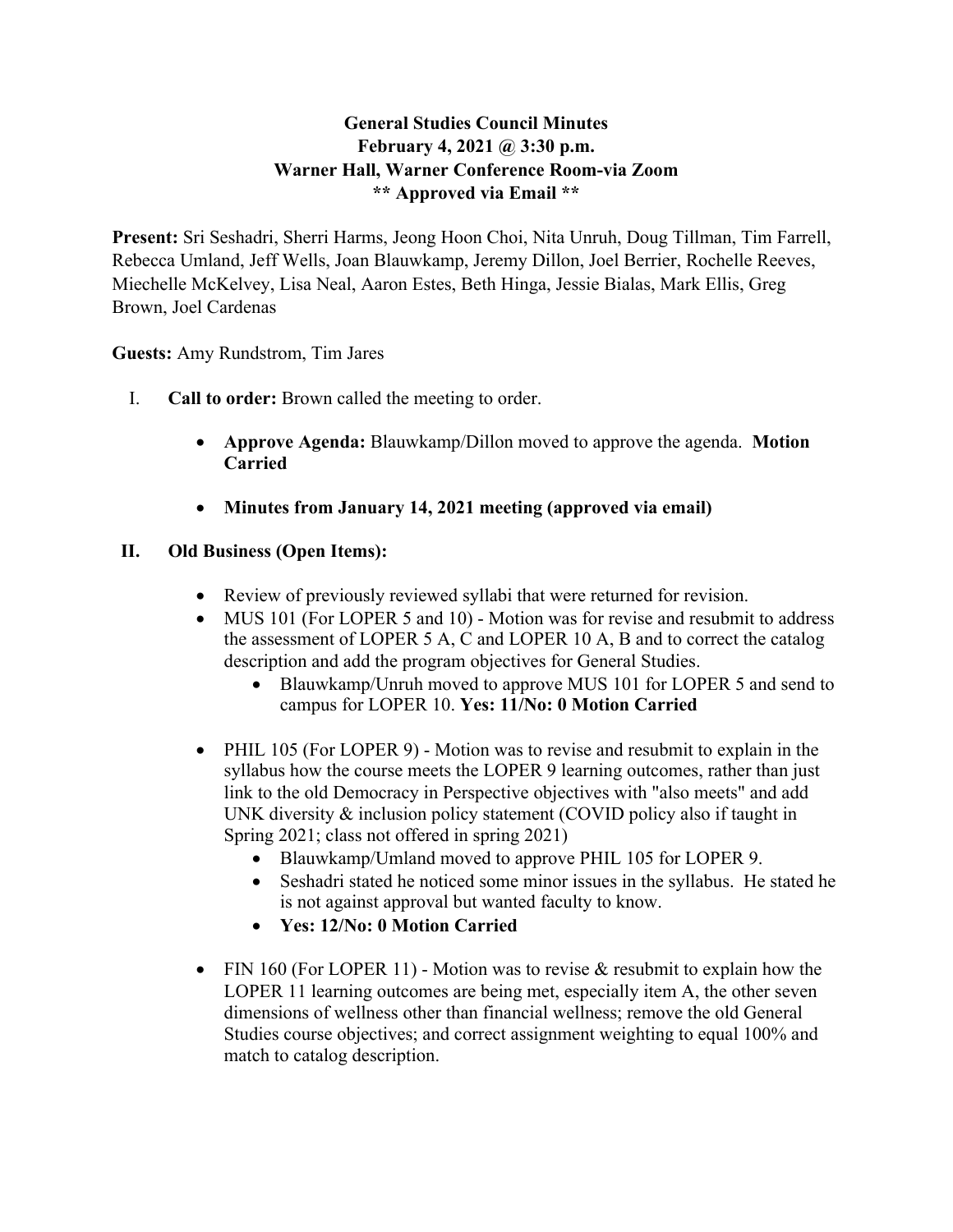- Blauwkamp asked Unruh if she was satisfied with the syllabus explaining the outcomes of wellness. Unruh stated the syllabus now addresses all wellness outcomes.
- Blauwkamp/Dillon moved to approve FIN 160 for LOPER 11. **Yes: 13/No: 0 Motion Carried**
- Approved in the previous GSC meeting for dissemination to campus for comments prior to vote for final approval.
- PSCI 168 (approved for LOPER 7 and new for LOPER 10) No comments from campus.
	- Blauwkamp/Reeves moved to give final approval to PSCI 168 for LOPER 10. **Yes: 13/No: 0 Motion Carried**
- Course proposals (review for final approval):
- LOPER 5
	- DANC 122 (Provisionally Approved for LOPER 5, new proposal for LOPER 10)
		- Blauwkamp/Harms moved to give final approval to DANC 122 for LOPER 5 and send to campus for LOPER 10. **Yes: 13/No: 0 Motion Carried**
- $\bullet$  LOPER 6
	- ENG 252 (Provisionally Approved for LOPER 6, new proposal for LOPER 9)
		- Blauwkamp/Wells moved to give final approval to ENG 252 for LOPER 6 and send to campus for LOPER 9. **Yes: 12/No: 0 Motion Carried**
- LOPER 8
	- PHYS 100L (the syllabus was included in the materials to be reviewed in the November 5 meeting along with PHYS 100. But PHYS 100L was left off the agenda, and the meeting minutes do not reflect approval of PHYS 100L)
		- Blauwkamp/Tillman moved to give final approval to PHYS 100L for LOPER 8. **Yes: 12/No: 0 Motion Carried**
- LOPER 11
	- PE 108
		- Unruh/Dillon moved to give final approval to PE 108 for LOPER 11. **Yes: 12/No: 0 Motion Carried**
- III. New Business:
	- Review of new GS Course proposals
	- LOPER 9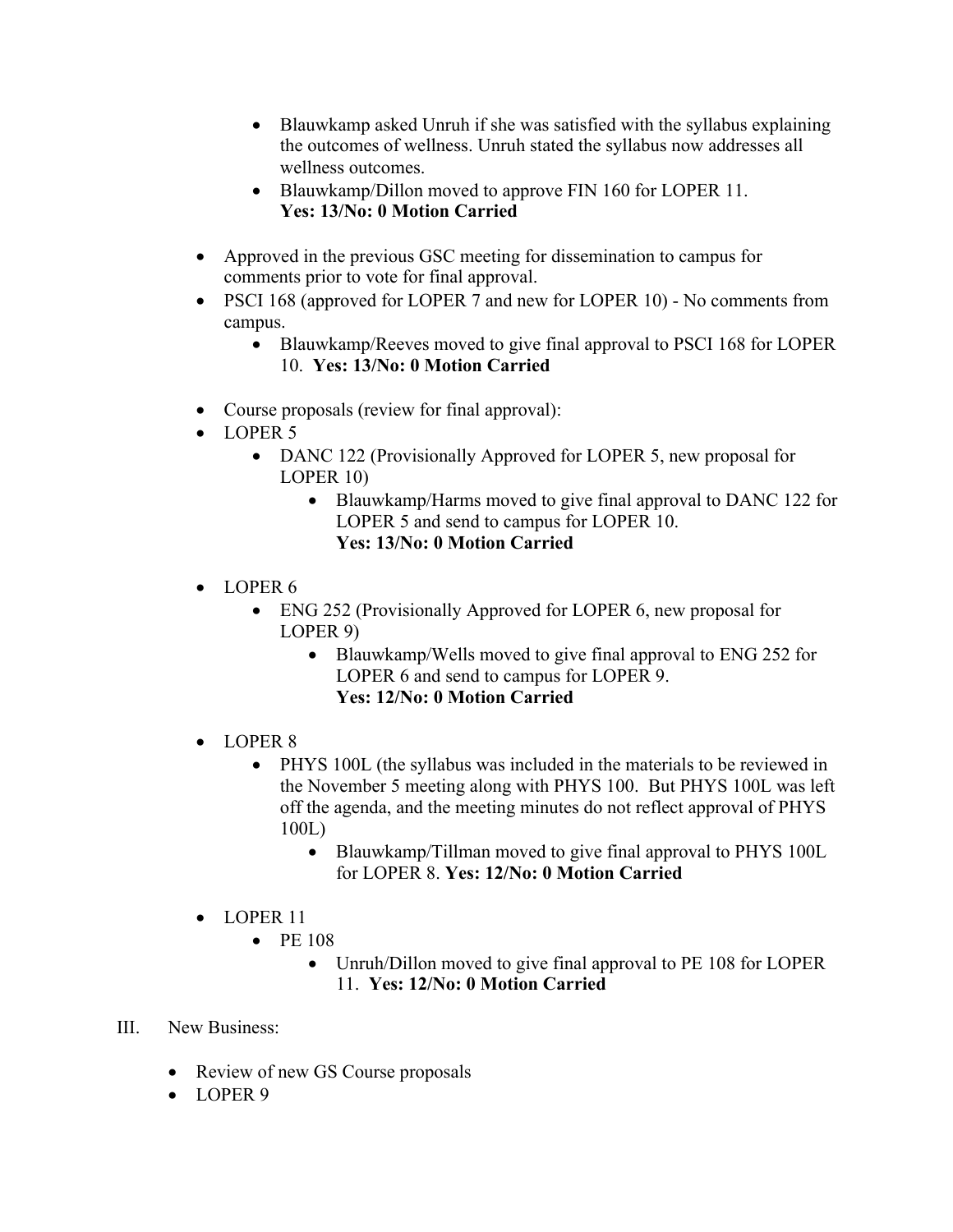- ENG 153
	- Blauwkamp stated the syllabus needs some corrections and suggested it be revised and resubmitted. Seshadri agreed with Blauwkamp.
	- Blauwkamp/Seshadri moved to have ENG 153 revise and resubmit to add the academic integrity policy to syllabus, add the dispositional requirements purpose statement and remove foundational and broad knowledge ones from syllabus; and add detailed explanation of how the LOPER 9 objectives are met in syllabus (same explanation as part 2). **Yes: 13/No: 0 Motion Carried**
- LOPER 10
	- SOC 369
		- Blauwkamp/Reeves move to send SOC 369 to campus for LOPER 9. **Yes: 13/No: 0 Motion Carried**
	- ENG 235H (previously approved for LOPER 6, new proposal for LOPER 10)
		- Blauwkamp stated the ENG 235H syllabus has the same issues as the ENG 153 syllabus.
		- McKelvey/Seshadri moved to have ENG 235H revise and resubmit to add the academic integrity policy to syllabus, add the dispositional requirements purpose statement and remove foundational and broad knowledge ones from syllabus; and add detailed explanation of how the LOPER 10 objectives are met in syllabus (same explanation as part 2). **Yes: 13/No: 0 Motion Carried**
- LOPER  $5 & 10$ 
	- ART 378
		- Blauwkamp stated she does not have a problem approving ART 378 for LOPER 5 but LOPER 10 seems just tacked on. She stated she is not comfortable approving for LOPER 10. She stated the syllabus is not specific enough about which types of diversity will be studied or how learning respect for human diversity is integral to the course. Choi stated the grading scale seems off and the academic integrity statement is not in syllabus. McKelvey stated the syllabus indicates that they will cover the material. Blauwkamp suggested having two motions: one for LOPER 5 and one for LOPER 10.
		- Unruh/McKelvey moved to approve ART 378 for LOPER 5 and LOPER 10 with the inclusion of Academic Integrity statement. **Yes: 1/No 11 Motion Failed**
		- Reeves suggested the syllabus be revised and resubmitted to have it better describe how the LOPER 10 outcomes will be met.
		- Unruh/Berrier moved to have ART 378 revise and resubmit to provide more information on how the course will address LOPER 10 and add the Academic Integrity Statement. **Yes: 12/No: 0 Motion Carried**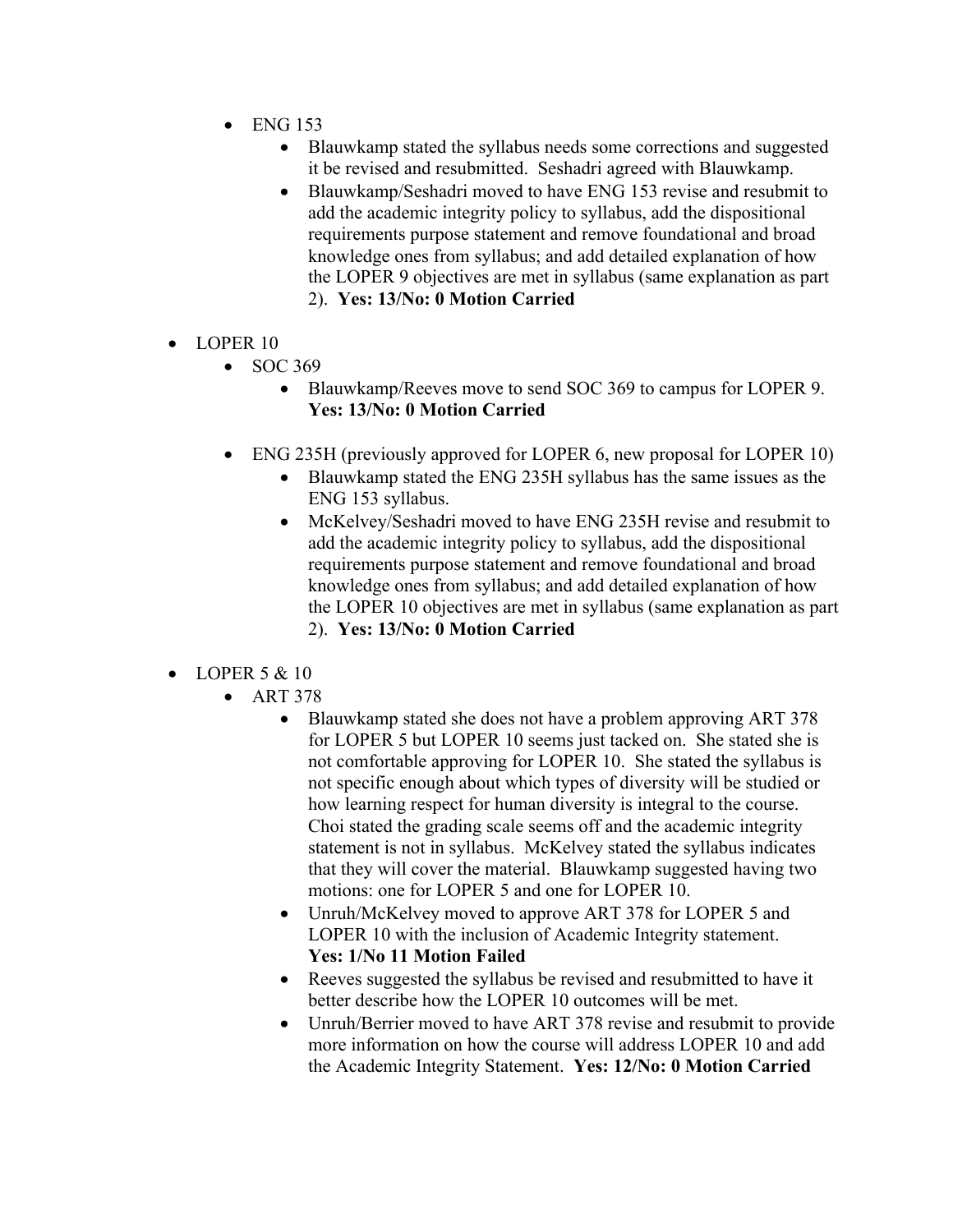- LOPER  $6 \& 10$ 
	- ENG 255
		- Blauwkamp stated the ENG 255 syllabus has the same issues as the ENG 153 syllabus. Seshadri and Unruh both stated the syllabus only has the General Studies purpose statements and has no objectives.
		- Blauwkamp/Seshadri moved to have ENG 255 revise and resubmit to add to the syllabus the broad knowledge and dispositional purpose statements and explain in detail how the LOPER 6 and LOPER 10 outcomes are being met. **Yes: 12/No: 0 Motion Carried**
- ENG 101 Prerequisite Change (Information item)
	- Brown stated the ENG 101 prerequisite change is for informational purposes and does not require a vote.
- List of courses approved so far (Information item)
	- Wells stated HIST 215 has been approved for LOPER 10. Brown stated he will add HIST 215 to the list of approved courses.
- Further discussion on LOPER 1
	- Blauwkamp asked Neal for an update on the number of -126 (LOPER 1) courses so far submitted in CIM. Neal listed the courses that are currently in CIM (roughly 10 departments). Blauwkamp asked for confirmation, which Neal provided, that the deadline for getting courses into the CIM pipeline for the 2021-22 catalog is February 21. Wells stated that CAS faculty think the deadline is next week, when the CAS Educational Policy Committee next meets.
	- Harms stated the College of Business & Technology thinks the LOPER 1 seminar should be by 'prefix' and not 'department' to be considered multidisciplinary. Dean Jares and the CBT chairs had sent a letter to the Council requesting this change, since departments are administrative units that can combine a variety of disciplines. She asked if the LOPER 1 proposal could be changed. Brown stated it could be changed if the Council votes on it.
	- Ellis stated Dean Teten proposed having one single, generic prefix for all LOPER 1 seminars so it could go across all Colleges. Dillon asked how it would work. Neal stated FTE goes by faculty member. She also stated if the Council chose to have a single prefix, she would encourage a three-credit hour course instead of three one-credit hour courses.
	- Blauwkamp stated a multidisciplinary course is what the Council is trying to create. She stated she is not against the seminar combining courses by prefixes, but the rationale that the Council used to make it by departments was "face validity" for students. It might not be clear to students that, for example, a seminar combining Finance, Economics, and Accounting is multidisciplinary – all courses from the same department.
	- Ellis recommended sidelining the generic course suggestion but instead urged the Council to consider the CBT recommendation to combine courses by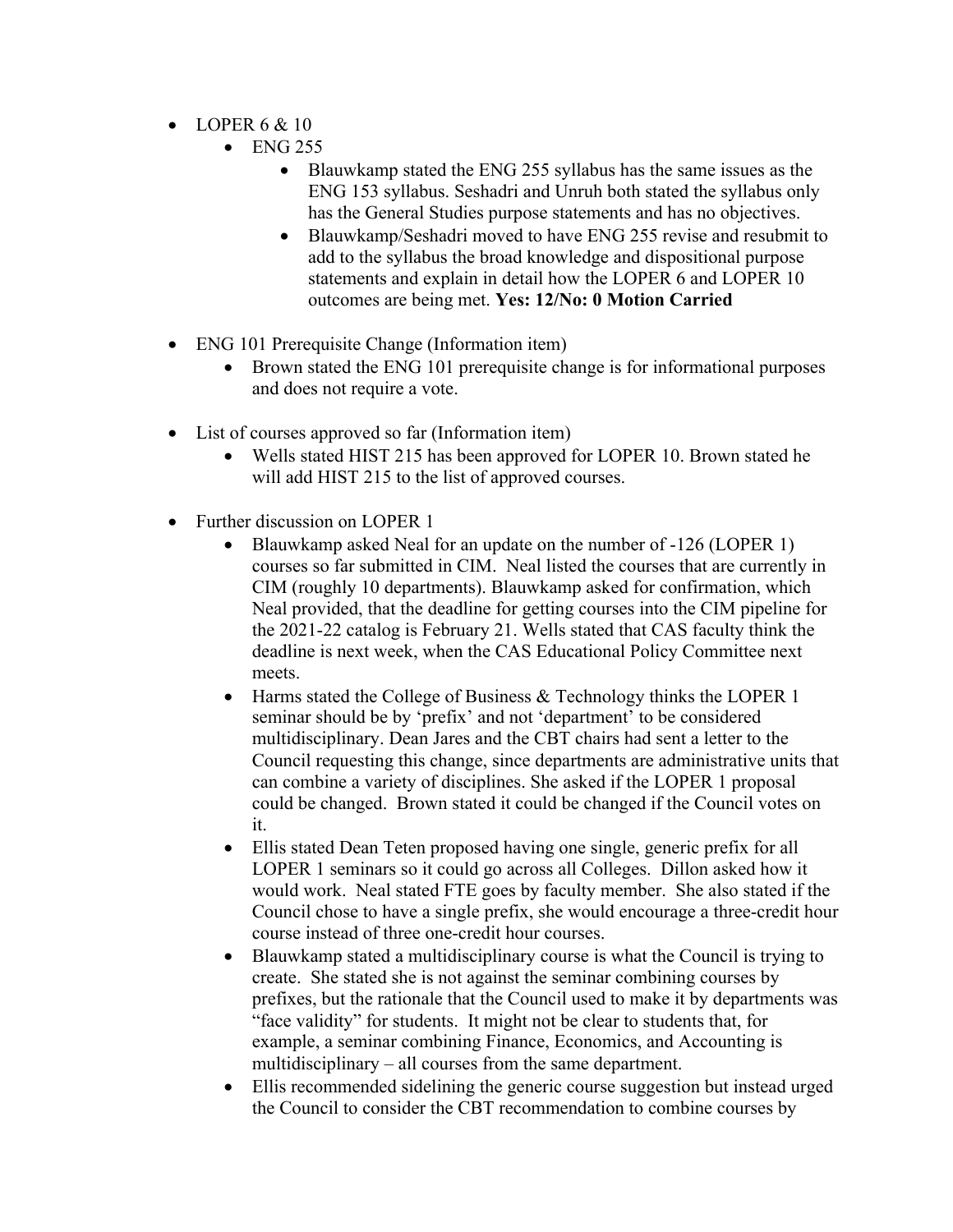'prefix' instead of by 'department'. Unruh asked if a compromise would work in which the LOPER 1 seminar could combine three prefixes from at least two different departments. Brown agreed with Ellis that pursuing the generic course suggestion would be going back to the drawing board on LOPER 1.

- Neal asked for documentation as to whether the Council is for or against the generic course suggestion from the deans. Harms stated she is against it.
- Blauwkamp/Unruh proposed the following statement: It is the sense of the Council that a generic -126 three credit hour LOPER 1 is not a workable means of implementing the multidisciplinary, team-taught seminar that the Council has proposed. A generic seminar also is inconsistent with the charge to have LOPER 1 courses underway for Fall 2021. **Yes: 12/No: 1 Motion Carried**
- Seshadri/Tillman moved to change 'department' to 'prefix' in the LOPER 1 proposal.
	- Harms stated that departments are an administrative structure and prefixes better reflect different disciplines. Prefixes also tend to be standardized across universities.
	- Wells noted that the Council's current course-approval materials only evaluate courses based on whether they meet the applicable LOPER objectives; the evaluation criteria do not specify that LOPER 1 must be multidisciplinary. Brown replied that the Council will need to revise the submission guidelines for LOPER 1 seminars to reflect what the Council approved for LOPER 1 at last month's meeting.
	- McKelvey stated that she thinks changing to prefixes would put smaller departments at a disadvantage. Multi-prefix departments could put together a seminar within their own department, while other departments would still have the logistical challenge of coordinating across different departments.
	- **Yes: 6/No: 7 Motion Failed**
- Dillon asked the Council if it would make a difference if the motion limited seminars to prefixes combining at least two departments.
- Harms/Choi moved to change 'department' to 'prefix' in the LOPER 1 category with a limit on two of the three courses with prefixes from the same department. **Yes: 10/No: 3 Motion Carried**
- Brown stated he will let campus know of the change made to the LOPER 1 proposal.
- Wells stated faculty have not heard anything on the flexibility of the deadlines to get seminars on the schedule for Fall 2021. He stated CAS ED Policy has their next meeting on Tuesday, February 9th so -126 courses would have had to be submitted by yesterday. Blauwkamp stated CAS ED Policy could hold a special meeting. Ellis stated he will let the Deans know that their ED Policy committees need to be flexible to accomplish the goal of implementing the new -126 courses by Fall term.
- Brown asked what changes needed to be made for the LOPER 1 seminar submission instructions. Dillon stated the seminar proposal and syllabus